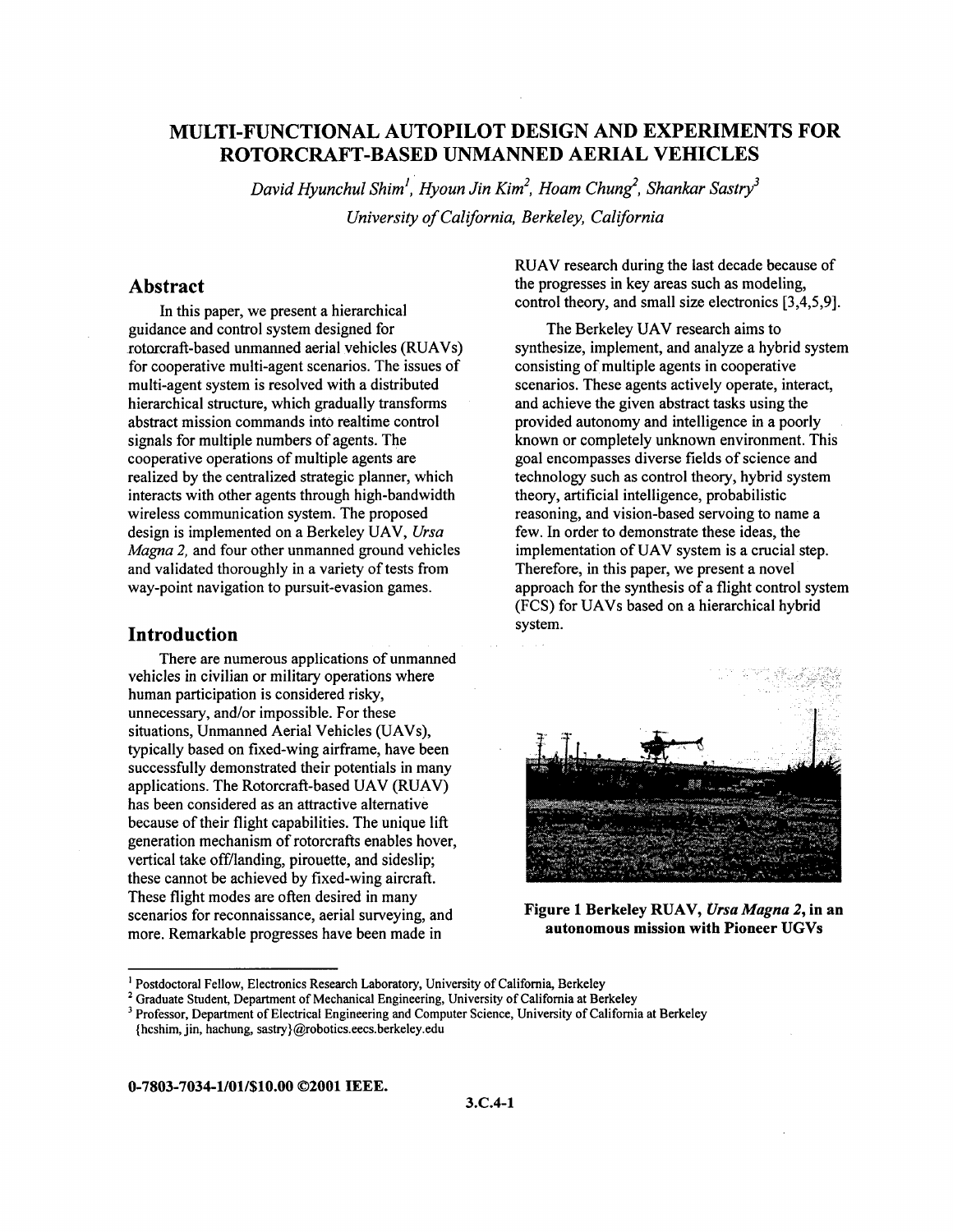In the following sections, we will present **1)**  overview of flight control system (FCS) for UAVs, **2)** hierarchical structure for UAV FCS, and **3)** the application of the proposed FCS to three examples: pre-programmed waypoint navigation, dynamic waypoint navigation in a pursuit-evasion game, and high-speed target tracking control.

## **Flight Control System for UAVs**

autonomously guide itself through the requested trajectories, or waypoints, in an autonomous manner. In order to achieve this goal, a UAV is equipped with onboard navigation sensors, realtime control units, and communication devices. For navigation sensors, the GPS-based **INS** is the most popular choice. The relatively poor accuracy of strap-down **INS** is nicely complemented by the use of high-accuracy **GPS,** which corrects the unbounded error of **INS.** Additional sensors such as ultrasonic sensors, laser range finders, barometric sensors are often deployed to acquire the environment-specific information such as relative altitude, i.e., the distance from the ground. The first two sensors are also able to detect the objects around the host vehicle, allowing collision detection/avoidance. For computer systems, a variety of CPUs, ranging from embedded microprocessors to general-purpose CPUs, are available for high-speed realtime applications. The computer systems typically run on realtime operating systems such as VxWorksTM or **QNXTM**  to satisfy hard realtime requirements. For communication, or traditionally referred as telemetry, there are many choices of products varying in frequency, range, and protocol. One of the most essential tasks of a UAV is to

UAV FCS from conventional systems for manned vehicles, as presented in the following. It is illuminative to examine the uniqueness of

*<sup>0</sup>***Autonomy:** The UAV FCS should be able to function with minimal supervision of human operators away from the vehicle. The autonomy, in diverse forms varying from simple *if then* logic to sophisticated artificial intelligence, is the most distinctive feature of the UAV FCS. It is required to be aware of the current situation, make an optimal decision to achieve the goal in compromising situations, and communicate with the mission post or other agents to receive commands and share information.

incoming requests from human operators or other agents to achieve the given goal. When a human operator wants to send a command to a UAV, it actually goes through two interfaces: human-toconsole interface and console-to-UAV FCS interface. The former interacts with human operator, receiving commands and displays the information downloaded from the UAV. It is often implemented with graphics user interface (GUI), which aims the maximal perception of the situation of UAVs. As the autonomy of UAV system improves, it is now of main interests to provide an efficient user interface to control multiple agents by a single operator. The console-to-UAV interface sends the human commands or computer-generated commands in a data structure and receives the UAV status. The data format has a tight relationship with the type of the communication channel. Typically, a UAV FCS accepts low- to high-level motion control commands, varying from simple motion commands to sophisticated behavioral commands. They allow external systems to guide the vehicle along the desired trajectory required for the mission. Interface: UAVs should accept



**Figure 2 Graphical interface on ground station**  . **of Berkeley UAV testbed**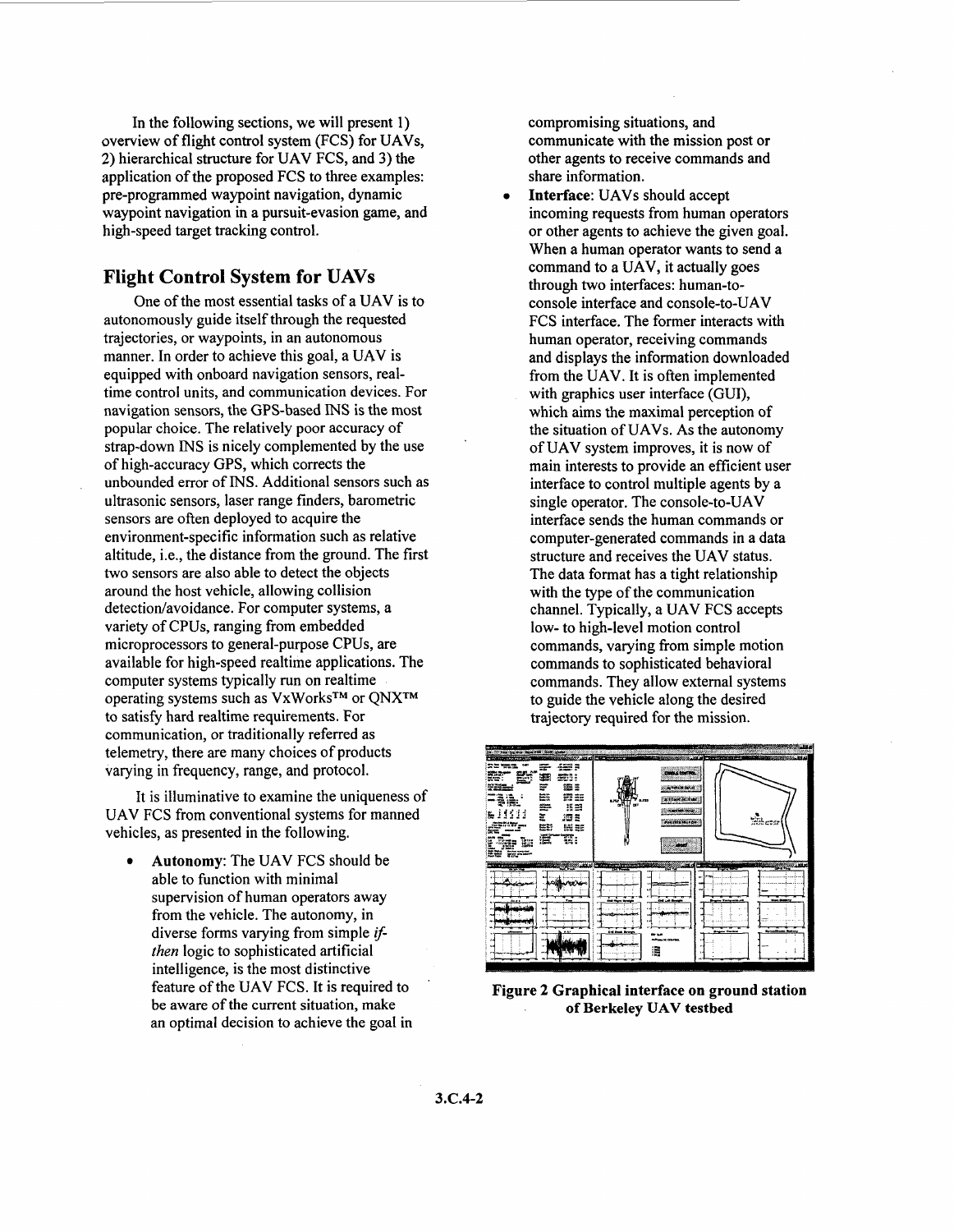- *0* **Communication:** The role of communication in a FCS of UAV is more critical than an ordinary FCS in a manned vehicle for two reasons. Firsf the FCS in UAV should report the vehicle status and accept external commands in regular basis, typically at a faster rate than human voice communication. Second, with the support of high quality of service (QoS), a group of UAVs may perform missions in a tightly coordinated manner, which surpasses the bandwidth and accuracy of human decision-making and muscle control. When the FCS is combined with a wireless communication, a group of UAVs may function as a reconfigurable, multi-functional distributive system, which is far more flexible and robust than a single multi-purpose system.
- **Limiting factors:** in UAV applications, payload, space, and cost are often the major limiting factors as exemplified by the use of low-cost strapdown **INS.**  Furthermore, UAVs often require more accurate navigation sensors because of the raised accuracy requirements for the accurate guidance of the host vehicle of much smaller size. Especially for smaller size of UAVs, the payload is the primary limiting factor in design and operation. *0*



**Figure 3 Multi-functional hierarchical structure of Berkeley RUAVs** 

## **Hierarchical Structure of FCS**

In our research, we adopt a hierarchical structure in Figure 3 to implement a FCS that satisfies the attributes listed above. The hierarchical structure consists of strategic planners, a coordination layer, a stabilization/tracking layer, and a physical vehicle platform. The switching layer chooses the appropriate strategic planner for the given mission. The lower layers remain intact, preserving the integrity of the overall architecture. In the following, we introduce the role and the design process of each layer.

### *Vehicle Platform*

Berkeley RUAVs are built on commercial offthe-shelf (COTS) radio-controlled helicopters. A number of helicopter platforms, varying in size and payload, have been adopted in our project. In this research, an industrial radio-controlled helicopter, Yamaha R-50, is used. The vehicle platform is integrated with onboard navigation computers and sensors for autonomous operation. A GPS-aided INS plays the central role for onboard navigation. Two ultrasonic sensors and four contact switches on the landing gear are also installed on the helicopter mainly for automatic take-off/landing. An optical engine RPM sensor regulates the engine at a constant speed in order to maintain the vehicle dynamic response close to the nominal operating point at which the dynamic model is acquired. The FCS software is implemented on  $\text{ONX}^{\text{TM}}$  RTOS and responsible for sensor management, vehicle control, and communication. More detailed theoretical and practical issues considering in building an autonomous aerial vehicle are described in [ **121.** The implementation of Berkeley UAVNGV testbed in [Figure](#page-3-0) **4** shows that the proposed hierarchy is nicely preserved. The wireless communication plays the backbone of the information flow in this architecture.

#### *Dynamic model identification*

of the target UAVs is a crucial step towards the successful design of high-performance flight control system. In general, however, it is often a challenging task due to its multi-input multi-output (MIMO), nonlinear characteristics, severe disturbance, and its wide flight envelope. The The acquisition of high fidelity system models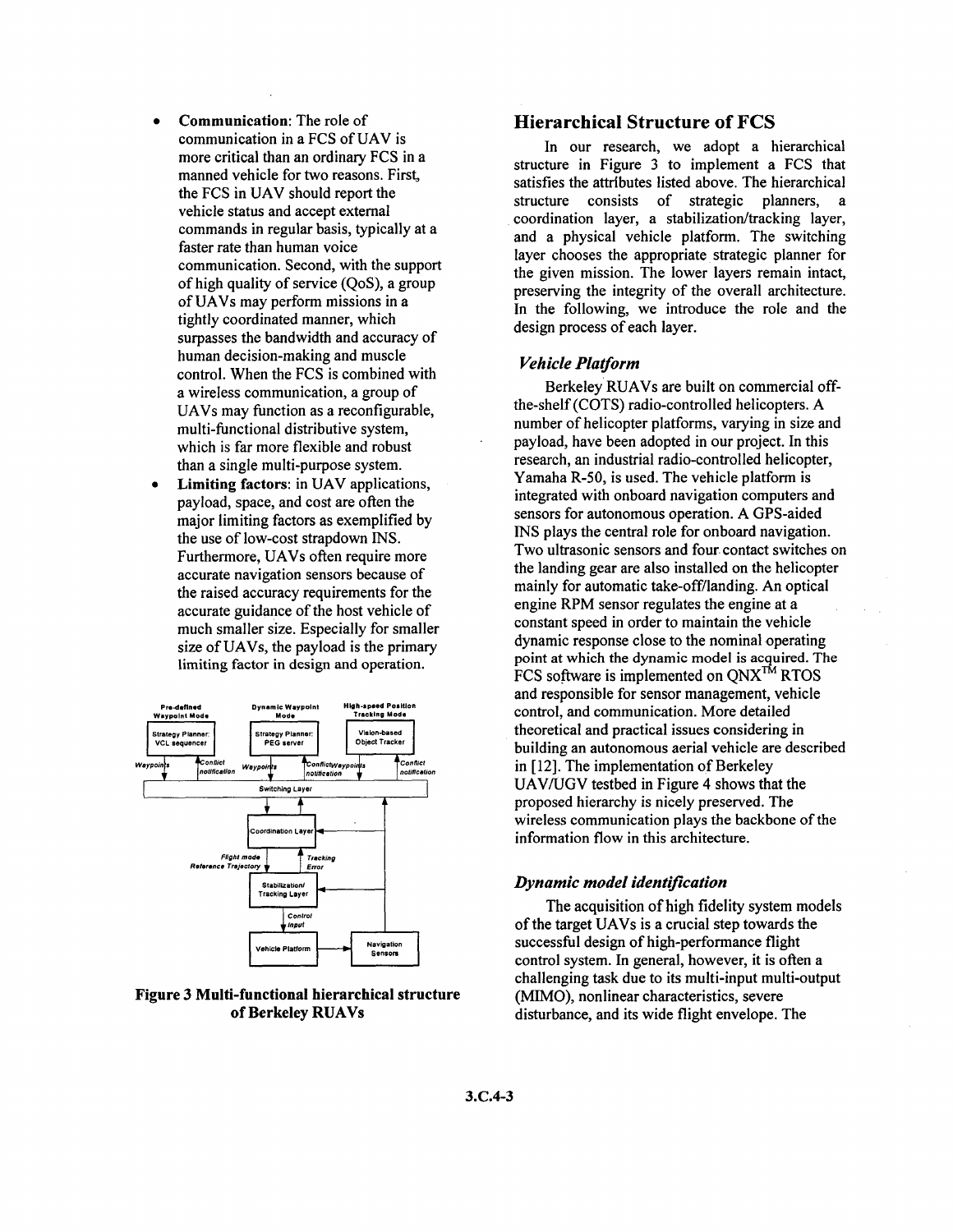<span id="page-3-0"></span>helicopter dynamic model can be modeled utilizing a lumped parametric approach that considers a helicopter as a combination of main rotor, tail rotor, fuselage and stabilizer fins. We use linear, timeinvariant parametric model valid in hover. The limited range of LTI model over operating points may **be** resolved by applying gain-scheduling method or more advanced Linear Parameter Varying (LPV) methods.

that of full-size helicopters except that a RUAV typically shows significantly faster response due to the smaller inertia and faster rotor revolution. Therefore, a servorotor mechanism is augmented to the main rotor system in order to increase response time delay and damping. Since the servorotor dominates the main rotor dynamics, it should be properly accounted for in the template model. In this research, prediction-error method (PEM)[6] is applied to the collected data using the parametric model proposed by Mettler [2]. The identified system model is a six degree-of-freedom linear rigid body model with first-order servorotor dynamics [12,14]. The RUAV dynamics is in general similar to



### **Figure 4 Scalable architecture for multi-agent scenarios**

#### *StabilizatiodTracking Layer*

stabilization using feedback control, which is performed by the onboard realtime controller. The controller can be designed either using classical The unstable RUAV dynamics needs proper

control theory or MIMO state-space control theories. The favored method by industry or military community is dominantly the classical SISO approaches due to the simple and intuitive nature. In our research, a multi-loop SISO controller is used [ 141. It is briefly mentioned that, parallel with this conventional approach, a linear robust control system designed with  $\mu$ -synthesis theory has been successfully applied to Berkeley UAV [12].

demonstrated a stable response over two minutes with  $\pm 0.5$ m accuracy in x and y direction. Roll, pitch, translational velocity in **x** and y directions are regulated very well altogether. The altitude regulation shows outstanding performance of **k0.** lm error and the heading is also regulated within  $\pm 3$ degrees. As presented in  $[14]$ , the flight controller

#### *Coordination Layer*

off, a number of waypoints, and landing. The interim flight patterns are further decomposed into the sequence of flight modes such as hover, pirouette, 1ongitudinaVlateral flight, cruise, ascenddescent, and **turn,** as depicted in **Figure** *5.*  The coordination layer is responsible for triggering the proper control law of the stabilization/tracking layer to execute each of these flight modes in a preprogrammed sequence or dynamically upon request. The coordination layer in charge of the waypoint navigation is between the stabilization/ tracking layer and the strategic planner. A mission of a UAV typically consists of take-



### **Figure 5 Finite-state transition diagram of autonomous helicopter flights**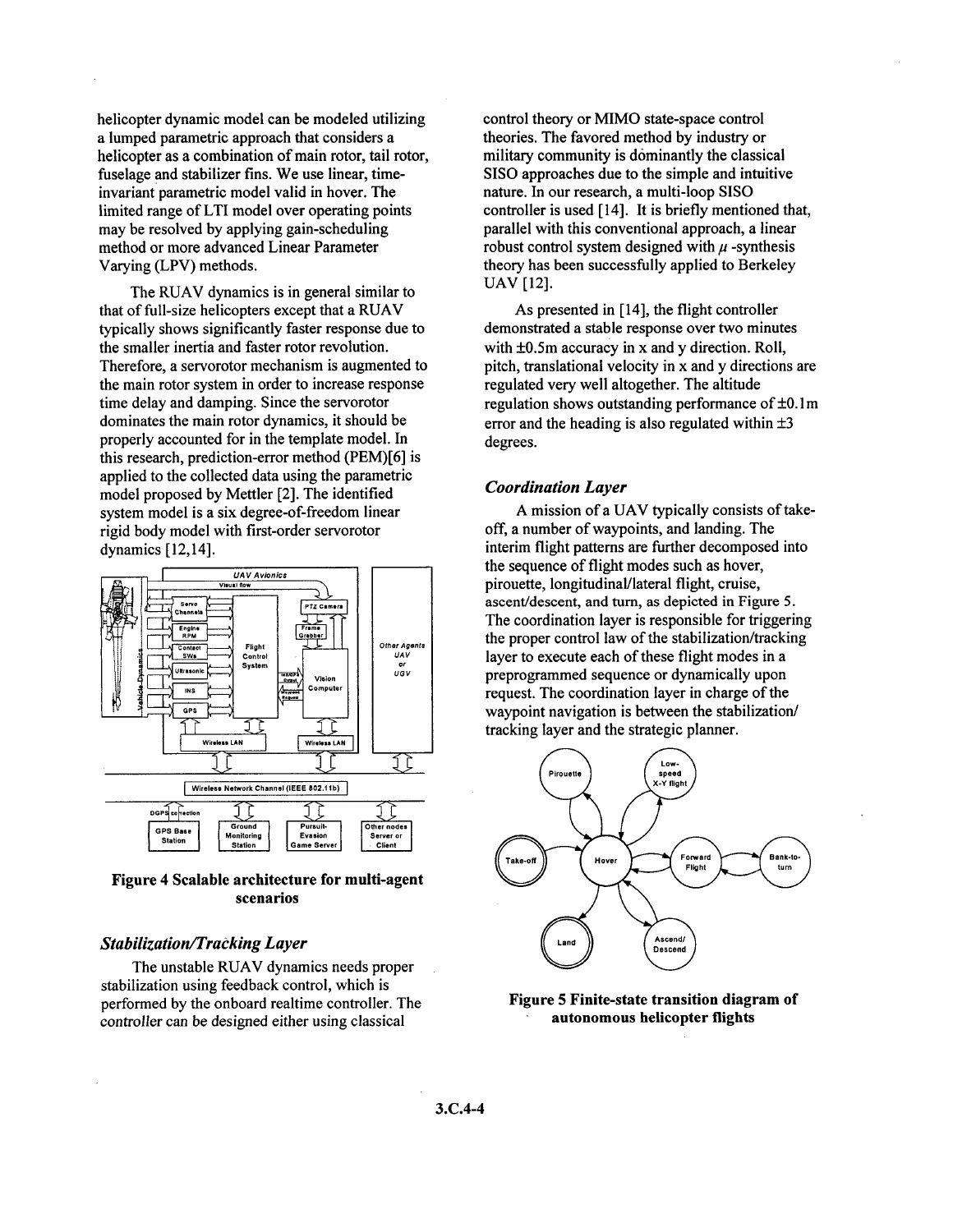In designing such a waypoint navigator, we introduce a novel framework, the Vehicle Control Language, or VCL. VCL is a script language that specifies the given mission with the provided command set in Figure 6. Via VCL, we provide a layer for the isolation and abstraction between the strategic planner and the stabilization layer. A VCL module consists of the user interface part on the ground station, the language interpreter, and the sequencer on the UAV FCS. When a flight pattern for a UAV is given, the VCL code may be generated using a graphic user interface, or handwritten. The generated VCL is stored in a ASCII file and uploaded to the flight computer, which executes the VCL in a sequential manner.

**Takeof fTo <coord>** { **abs, rel}** : perform autonomous take-off to certain target point

```
Hover <coord>{abs,rel} 
{heading=cheading>{deg,rad}} 
duration>{sec,min} 
: hover with given heading angle for given time
```

```
FlyTo <coord>{abs,rel} {vel 
<velocity>{mps,kmps,fps,knote,mph}} 
{passby,stopover} {autoheading, 
heading=<headings{deg,rad}} 
: cruise to certain waypoint stopping over or passing by
```

```
MoveTo <coord>{abs,rel} {vel 
cvelocityz{mps,kmps,fps,knots,mph}} 
{autoheading, heading=<heading>
{ deg, rad} } 
: move to certain way point to stopover with fixed
```

```
BankToTurn cheading change>{deg,rad} 
\{ \{ \text{radius} \} \times \text{radius} \}{{vel} <velocity> 
{mps,kmps,fps,knots,mph} 
: perform bank-to-turn during cruise
```
**Land** : **command the vehicle to land** 

**Figure 6 Vehicle Control Language Syntax** 

### *Strategic Planner*

heading

On the top level of the hierarchy in Figure 3, there lie strategic planners, which are made specifically for given target scenarios. As now, three strategic planners have been implemented: batch VCL mode, pursuit-evasion game server using dynamic VCL, and vision-based ground object tracking. These modules reside either in onboard flight control system or in ground stations, depending on the system configuration. It is called *centralized* if one strategic planner supervises all of the subordinate layers. If the strategic planners are running simultaneously in multiple agents by sharing information, it is called *decentrdized* or *distributed.* The latter is of particular interests these days because of their advantages in robustness and flexibility, and the challenges in implementation, especially in terms of synchronization and communication. In our research, we choose the centralized approach as the initial step to avoid the implementation issues of decentralized systems. In the future, however, we aim to achieve a fully decentralized hierarchical system.

## **Experiments**

In this section, we evaluate the effectiveness of the proposed hierarchical FCS in a series of test flights of three distinct scenarios. Three examples are: 1) batch (or preprogrammed) VCL mode, 2) dynamic VCL mode during a pursuit-evasion game (PEG), and 3) high-speed position tracking assisted by the onboard vision computer.

#### *Batch VCL mode*

In this mode, the VCL execution module assumes the highest hierarchy on the guidance of the test UAV, Ursa Magna 2. A lawn-mowing pattern as shown in [Figure 7](#page-5-0) is used as a benchmark trajectory. The VCL codes are generated manually and uploaded to the FCS as a text file. The flight mode, waypoint, and other optional parameters are extracted in each line of VCL and then sent to the coordination layer. Upon the reception of new VCL command, it activates a suitable control module for the current flight mode associated with the target waypoint and other options. The stabilization/ tracking layer generates real-time control output at **50Hz** for the actuators on the host UAV. The navigation measurements are fed into all the layers for feedback control and other supervisory tasks.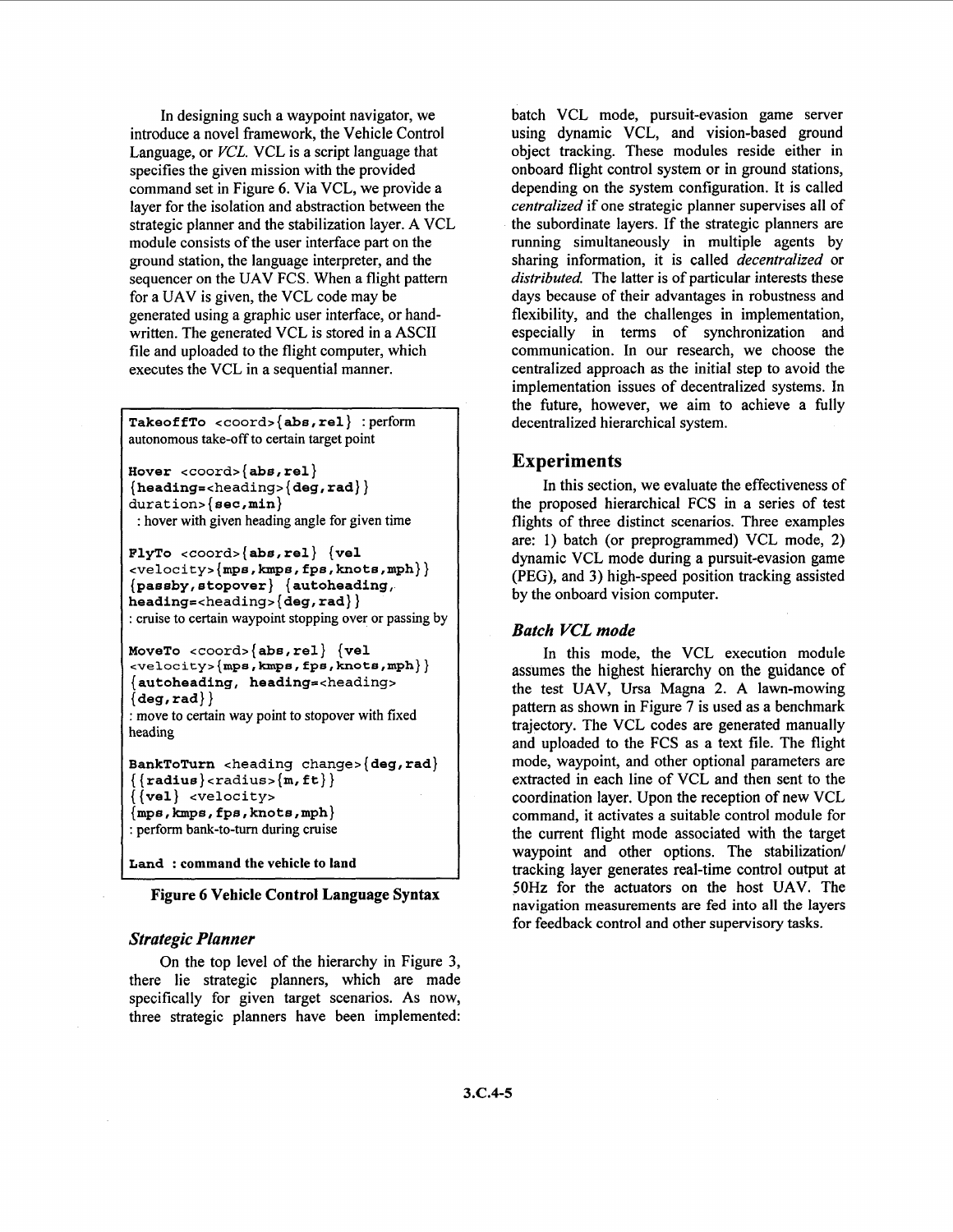<span id="page-5-0"></span>



### **Figure 7 A VCL code for lawn-mowing pattern and flight experiment result**

### *Dynamic VCL mode: PEG example*

dynamic VCL in an interesting scenario: the pursuit-evasion game [13]. The PEG is a game scenario, whose goal is to "catch", in a finite time, evaders in a given field with pursuers, which may be commanded by a number of pursuit algorithms. The initial locations of evaders are unknown *a priori.* The pursuers build probabilistic maps of the possible locations of evaders using their sensing devices, which are typically vision-based. In this scenario, the group of pursuers, consisting of UAVs and/or UGVs, is required to go to the requested waypoints, take measurements of the location of themselves and of any evaders within its detection range, and report the measurement as well as their current locations to the PEG strategic planner. This measurement is used to compute the waypoint of pursuers at next time frame and sent to the pursuers In this **part,** we evaluate the performance of

in a VCL form via wireless communication. The onboard VCL execution module in the coordination layer processes the incoming VCL commands in a similar manner as the batch VCL case. In the experiment setup, the PEG algorithm is implemented in MATLAB/Simulink, which is modified to run in realtime using blocking socket **of**  TCP/IP communication [13].



### **Figure 8 Snapshots of 1 vs. 1 Pursuit-Evasion Game** (P: **Pursuer UAV, E: Evader UGV)**

In Figure **8,** a result from a PEG game, one aerial pursuer **vs.** one ground evader, is shown. It is noted that the number of participating pursuers and evaders can be easily changed by simply adding or deleting Simulink blocks for TCPAP communication. We chose the setup of one aerial pursuer so that the load of UAV **is** maximized. When the game starts, the UAV initially remains hover until it receives the starting sign from the PEG server. The ground robot roams in the given field of 20m x 20m. The graph shows two trajectories: one for the pursuer UAV and the other

<sup>&#</sup>x27; With reality constraints, an evader is considered **as** caught when it is approached by a pursuer within a certain range (e.g., *1.5m)* and it is in the pursuer's detection region.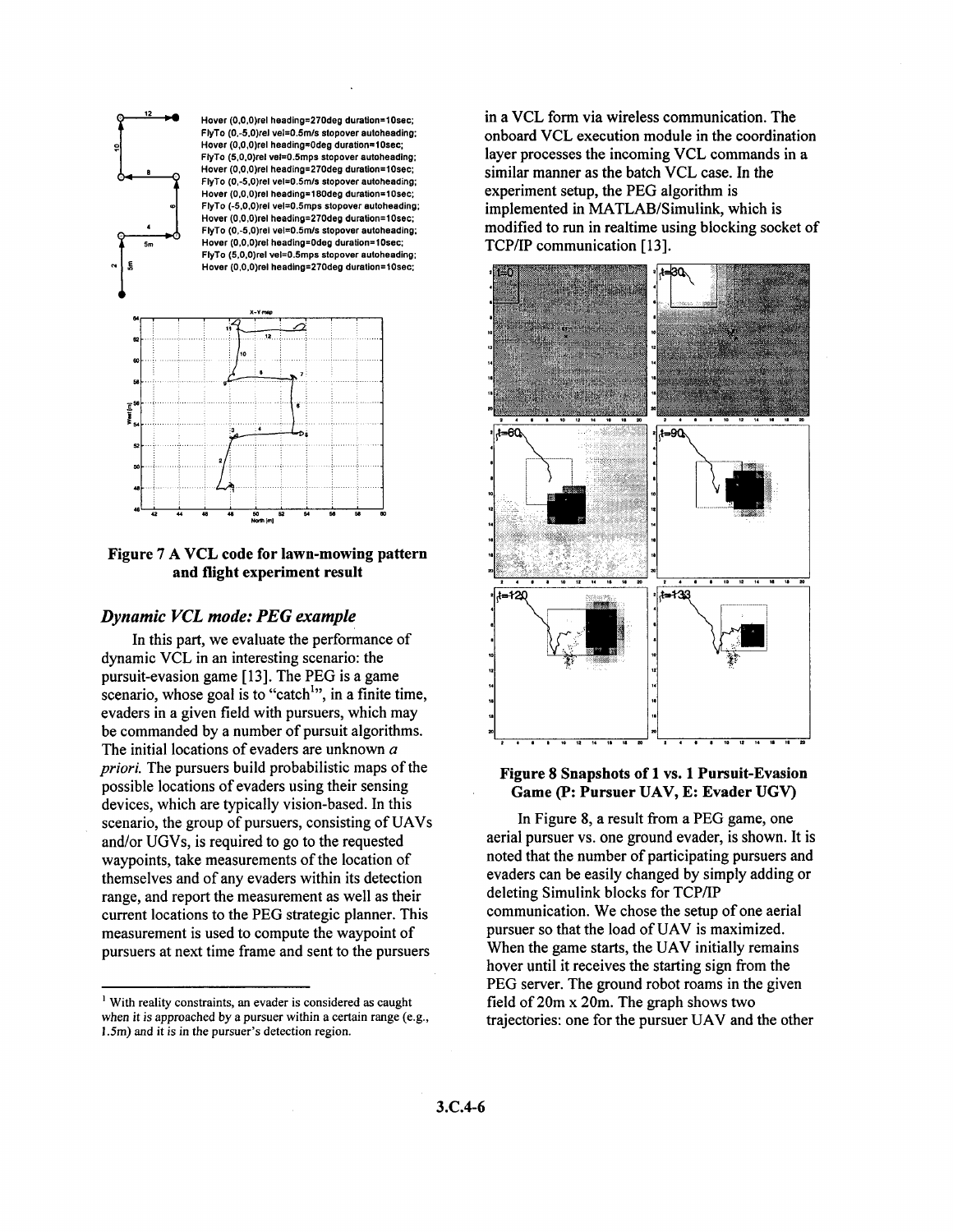for the evader UGV. The snapshots in [Figure 8](#page-5-0) show the progress of PEG. Along with the trajectories, it also shows the probabilistic map shown as the gray-scale background and the visibility region denoted as a square. The UAV pursuer catches the evader in 133 seconds. This experiment shows that the dynamic VCL performs well in a hierarchical structure for multi-agent scenarios such as the pursuit-evasion game.

### *High-speed position tracking*

In this scenario, we consider the situation when a UAV is required to track a moving ground object, whose location is measured and transmitted by an external source such as a vision computer. In this setup, a specially tuned waypoint navigator is activated to process the high-rate position request, at 3 *Hz* in this case.

The vision computer estimates the location of the ground target using a detection algorithm utilizing a special marker [15]. In Figure 9, the trajectories of UAV and UGV are shown. The FCS shows satisfactory tracking performance with small error due to wind gust. In the middle of the experiment, it is noticed that the vision computer ceased sending the reference trajectory about 8 seconds. The UAV FCS demonstrated its fail-safe feature against this adversary fault by standing by in hover mode until a new waypoint command is received.



**Figure 9 Tracking control of ground target** 

## **Conclusion**

In this paper, we have shown the effectiveness of a hierarchical structure for a flight control system of a UAV system. By introducing a switching layer into the hierarchy, the flight control system could perform various **tasks** by the supervision of corresponding strategic planners. Three examples are employed for the evaluation of the proposed architecture. The experiment results prove that the multi-functional FCS for Berkeley UAV shows satisfactory performances in the all three cases. Especially in the PEG scenario, it is shown that the proposed hierarchical FCS seamlessly accomplishes the multi-agent scenarios. Further research effort will be exercised to expand the capability of the FCS with increased robustness.

## **Acknowledgement**

The authors would like to thank the BEAR team, especially Rene Vidal, Omid Shakernia, and Cory Sharp for their collaborations on PEG and position tracking research. This research was supported by the ONR grants **NO00** 14-97-1-0946 and **NO00** 14-00-1 -062 1 , and ARO MURI grant DAAH04-96-1-0341.

## **References**

[ 11 R.W. Prouty, *Helicopter Performance, Stability and Control,* Krieger Publishing Company, 1995.

[2] B. Mettler, M. B. Tischler, T. Kanade, "System Identification of Small-Size Unmanned Helicopter Dynamics," *American Helicopter Society 5jth Forum,* Montreal, Quebec, Canada, May 1999.

[3] H. Shim, T. J. Koo, F. Hoffmann, *S.* Sastry, **"A**  Comprehensive Study of Control Design for an Autonomous Helicopter," 3 *Yh IEEE Conference on Decision and Control,* pp. 3653-3658, 1998.

[4] C. P. Sanders, P. A. DeBitetto, E. Feron, H. F. Vuong, N. Leveson, "Hierarchical Control of Small Autonomous Helicopters," 3 *Th* IEEE *Conference on Decision and Control,* pp. 3629-3634, 1998.

[5] J. E. Corban, A. J. Calise, J. V. R. Prasad, "Implementation of Adaptive Nonlinear Control for Flight Test on an Unmanned Helicopter," *3Yh IEEE Conference on Decision and Control,* pp. 364 1 - 3646,1998.